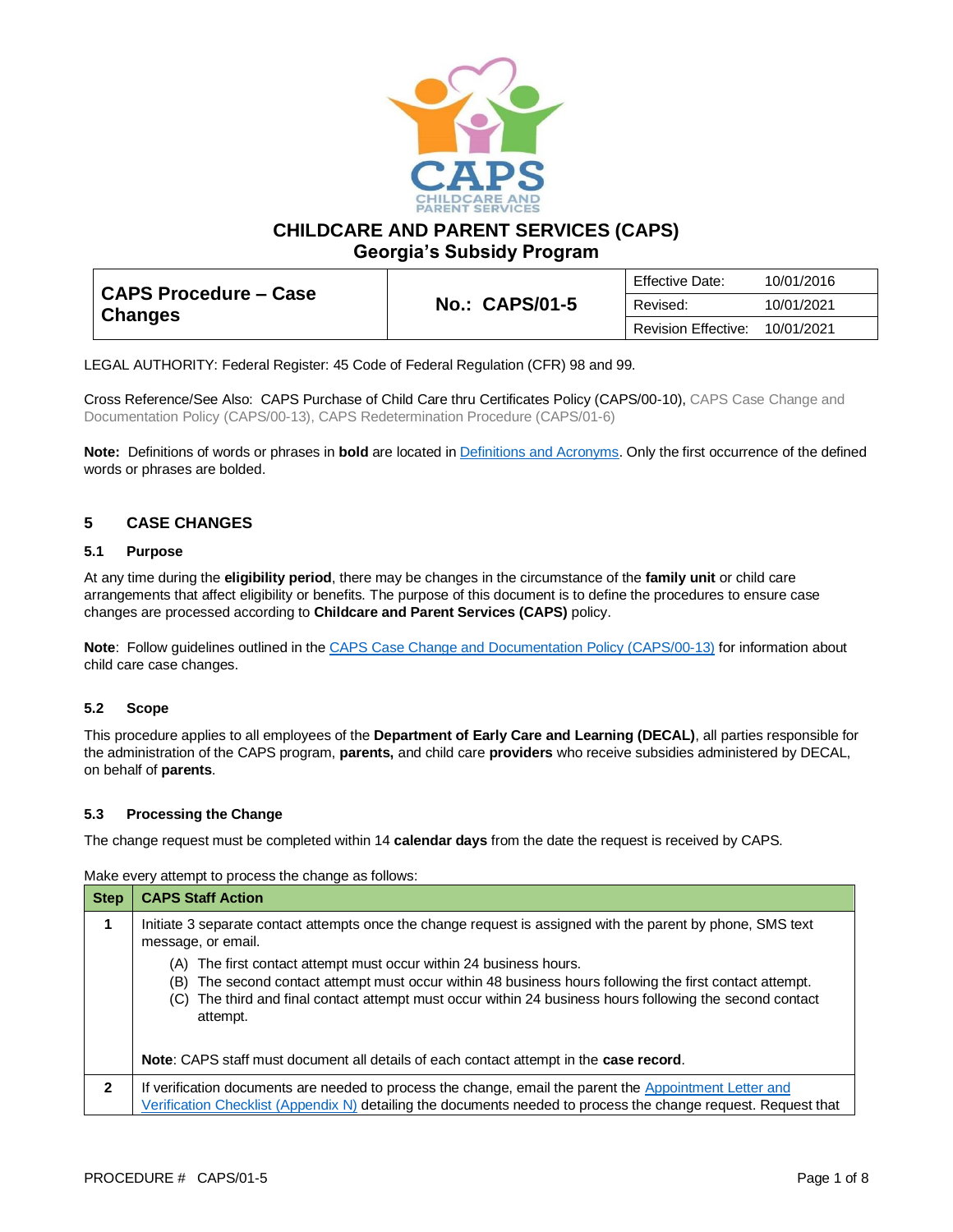| CAPS Procedure – Case<br>  Changes |                       | Effective Date:            | 10/01/2016 |
|------------------------------------|-----------------------|----------------------------|------------|
|                                    | <b>No.: CAPS/01-5</b> | Revised:                   | 10/01/2021 |
|                                    |                       | <b>Revision Effective:</b> | 10/01/2021 |

| <b>Step</b> | <b>CAPS Staff Action</b>                                                                                                                                                                                                                                                                                                                                                                           |
|-------------|----------------------------------------------------------------------------------------------------------------------------------------------------------------------------------------------------------------------------------------------------------------------------------------------------------------------------------------------------------------------------------------------------|
|             | the parent submit all required documentation within 3 business days from the date on the Appointment Letter and<br>Verification Checklist (Appendix N).                                                                                                                                                                                                                                            |
|             | Note: due to the time allowed to submit verification documents, the Appointment Letter and Verification Checklist<br>(Appendix N) must be emailed to the parent (if email is available). If email is not available, the Appointment Letter<br>and Verification Checklist (Appendix N) must be mailed. The parent will have 7 calendar days from the mail date<br>to submit verification documents. |
| 3           | Complete the change request by day 14.                                                                                                                                                                                                                                                                                                                                                             |
|             | (A) The change request will be withdrawn if the parent does not respond to CAPS after the third and final<br>contact attempt or submit the requested documents by the verification documents due date.                                                                                                                                                                                             |
| 4           | Notify parent of the change status or disposition by day 14.                                                                                                                                                                                                                                                                                                                                       |
|             | Note: if staff are unable to process the change due to the parent failing to submit verification documents, the<br>request will be withdrawn, and the parent will need to submit a new change request. Staff must inform the parent<br>in writing of the need to submit a new change request.                                                                                                      |

## **5.4 Change in Child Care Provider**

A **parent** may request a change in provider arrangements, including changes in providers or the location where care is given, or the need for care. Licensed providers must be a **Quality Rated Provider**, which includes providers who are Star Rated, in **CAPS/Quality Rated Probationary Status**, or in **CAPS/Quality Rated Provisional Status**. For additional information on Quality Rated refer to [CAPS Quality Rated Guidelines and Requirements \(Appendix II\).](https://caps.decal.ga.gov/assets/downloads/CAPS/Appendix_II-CAPS%20Quality%20Rated%20Guidelines%20and%20Requirements.pdf)

When a parent requests a change in the provider arrangement, complete the following steps:

| <b>Step</b> | <b>CAPS Staff Action</b> |                                                |                                                                                                                                                                                                                                                |  |
|-------------|--------------------------|------------------------------------------------|------------------------------------------------------------------------------------------------------------------------------------------------------------------------------------------------------------------------------------------------|--|
| 1           |                          | Contact the parent to determine the following: |                                                                                                                                                                                                                                                |  |
|             |                          | <b>New provider</b><br>selected?               | <b>Action</b>                                                                                                                                                                                                                                  |  |
|             |                          | <b>Yes</b>                                     | Confirm the type of provider (i.e., licensed, license-exempt, or informal)<br>(A)                                                                                                                                                              |  |
|             |                          |                                                | (B) If the new provider is a licensed provider, confirm the provider is a <b>Quality Rated</b><br><b>Provider</b> via the CAPS Workflow Portal.                                                                                                |  |
|             |                          |                                                | If the licensed provider is a Quality Rated Provider, complete the steps<br>$\circ$<br>in C through F below.<br>If the licensed provider is a Non-Quality Rated provider, complete the<br>$\Omega$<br>steps in "No/Non-Quality Rated Provider. |  |
|             |                          |                                                | (C) Expire the scholarships at the previous child care provider.                                                                                                                                                                               |  |
|             |                          |                                                | (D) Notify the previous child care provider using the Disposition and Parent<br>Information Form (Appendix L) or other state approved letter indicating the last<br>date of <b>eligible</b> payment.                                           |  |
|             |                          |                                                | (E) Create the appropriate scholarship authorizing care with the new child care<br>provider.                                                                                                                                                   |  |
|             |                          |                                                | (F) Notify the new child care provider using the Disposition and Parent Information<br>Form (Appendix L) or other state approved letter of start of service.                                                                                   |  |
|             |                          |                                                | (G) Send copies of the new scholarships to the parent and new provider.                                                                                                                                                                        |  |
|             |                          |                                                | (H) Proceed to Step 2.                                                                                                                                                                                                                         |  |
|             |                          |                                                | (A) Inform the <b>parent</b> of the child care provider options available.                                                                                                                                                                     |  |
|             |                          | No/Non-<br><b>Quality Rated</b>                | (B) Refer <b>parent</b> to DECAL website to review provider type's available, provider<br>health and safety reports, and quality ratings.                                                                                                      |  |
|             |                          |                                                | (C) Refer parent to ALLGAKIDS for possible referral.                                                                                                                                                                                           |  |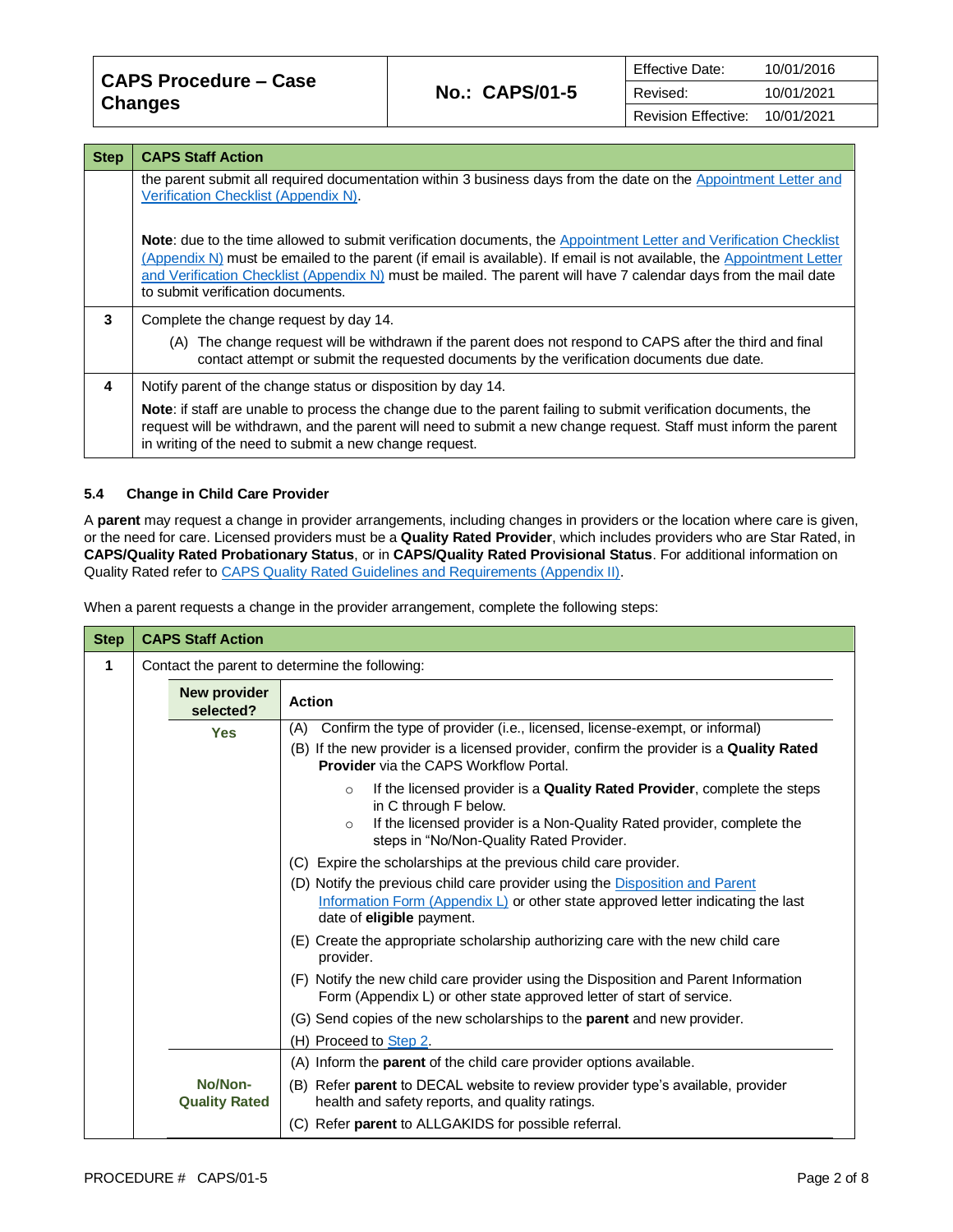| CAPS Procedure – Case<br><b>Changes</b> |                       | <b>Effective Date:</b>     | 10/01/2016 |
|-----------------------------------------|-----------------------|----------------------------|------------|
|                                         | <b>No.: CAPS/01-5</b> | Revised:                   | 10/01/2021 |
|                                         |                       | <b>Revision Effective:</b> | 10/01/2021 |

| <b>Step</b> | <b>CAPS Staff Action</b>                              |
|-------------|-------------------------------------------------------|
|             | (D) Proceed to Step 2.                                |
|             |                                                       |
| ◠           | Document the <b>case record</b> of all actions taken. |

<span id="page-2-0"></span>**Note (1):** A review for eligibility does not have to be completed for a case when there is a change in providers unless the **parent** also reports a change in circumstance that significantly impacts his/her eligibility. Reviews for on-going eligibility will be conducted at the annual redetermination or during reported case changes.

**Note (2):** When a **parent** initiates a change in providers without notifying CAPS and there is not a **child care scholarship** that authorizes subsidies with the new provider, the **parent** is responsible for the full cost of the child care. CAPS will not pay for services retroactively for any period prior to authorization. Refer to th[e CAPS Purchase of Child Care through](https://caps.decal.ga.gov/assets/downloads/CAPS/10-CAPS_Policy-Purchase%20of%20Child%20Care%20through%20Scholarships.pdf)  [Scholarships Policy \(CAPS/00-10\).](https://caps.decal.ga.gov/assets/downloads/CAPS/10-CAPS_Policy-Purchase%20of%20Child%20Care%20through%20Scholarships.pdf)

## **5.5 Changes in Income**

**Parents** may report when there are changes in family income; however, reporting shall be mandatory if the family income exceeds 85% SMI. Changes in income include reductions or increases in the amount of **wages** or countable **unearned income** within the family unit.

## **5.5.1 Change Resulting in Positive Impact**

If there is a reduction in the income of the family unit that results in a positive impact in services (e.g., reduced **family assessed fees** or reduced out of pocket expenses for the **parent**):

| <b>Step</b>  | <b>CAPS Staff Action</b>                                                                                                                                                 |
|--------------|--------------------------------------------------------------------------------------------------------------------------------------------------------------------------|
|              | Review the documents received to determine if the new income is correct. The case change must be made within<br>14 calendar days of the receipt of the change in income. |
| $\mathbf{2}$ | Expire and re-issue scholarships.                                                                                                                                        |
| 3            | Send the Disposition and Parent Information form (Appendix L) to the parent and child care provider within one<br>business day of the determination.                     |
| 4            | Change that positively impact families should be effective the first day of the new <b>service week</b> following the<br>determination.                                  |
| 5            | Document the case record of all actions taken.                                                                                                                           |

## **5.5.2 Change Resulting in Negative Impact**

If there is an increase in the income that results in a negative impact in services (i.e. increased family fees due to income, increased out of pocket expenses). The change must be reviewed.

• If the new income exceeds 85% of the **State Median Income (SMI)**, do the following:

| <b>Step</b>  | <b>CAPS Staff Action</b>                                                                                                                                                                                                                                                                                     |
|--------------|--------------------------------------------------------------------------------------------------------------------------------------------------------------------------------------------------------------------------------------------------------------------------------------------------------------|
|              | Review the documents received to determine if the new income is correct.                                                                                                                                                                                                                                     |
| $\mathbf{2}$ | Expire all scholarships and close the case.                                                                                                                                                                                                                                                                  |
| 3            | Send the Disposition and Parent Information form (Appendix L) to the parent and child care provider<br>within one business day of determination. Send the Disposition and Parent Information form (Appendix<br>$\Box$ ) at least 14 calendar days prior to the effective date of the <b>adverse action</b> . |
| 4            | Terminate care no earlier than the end of the service week after the $14th$ day has expired.                                                                                                                                                                                                                 |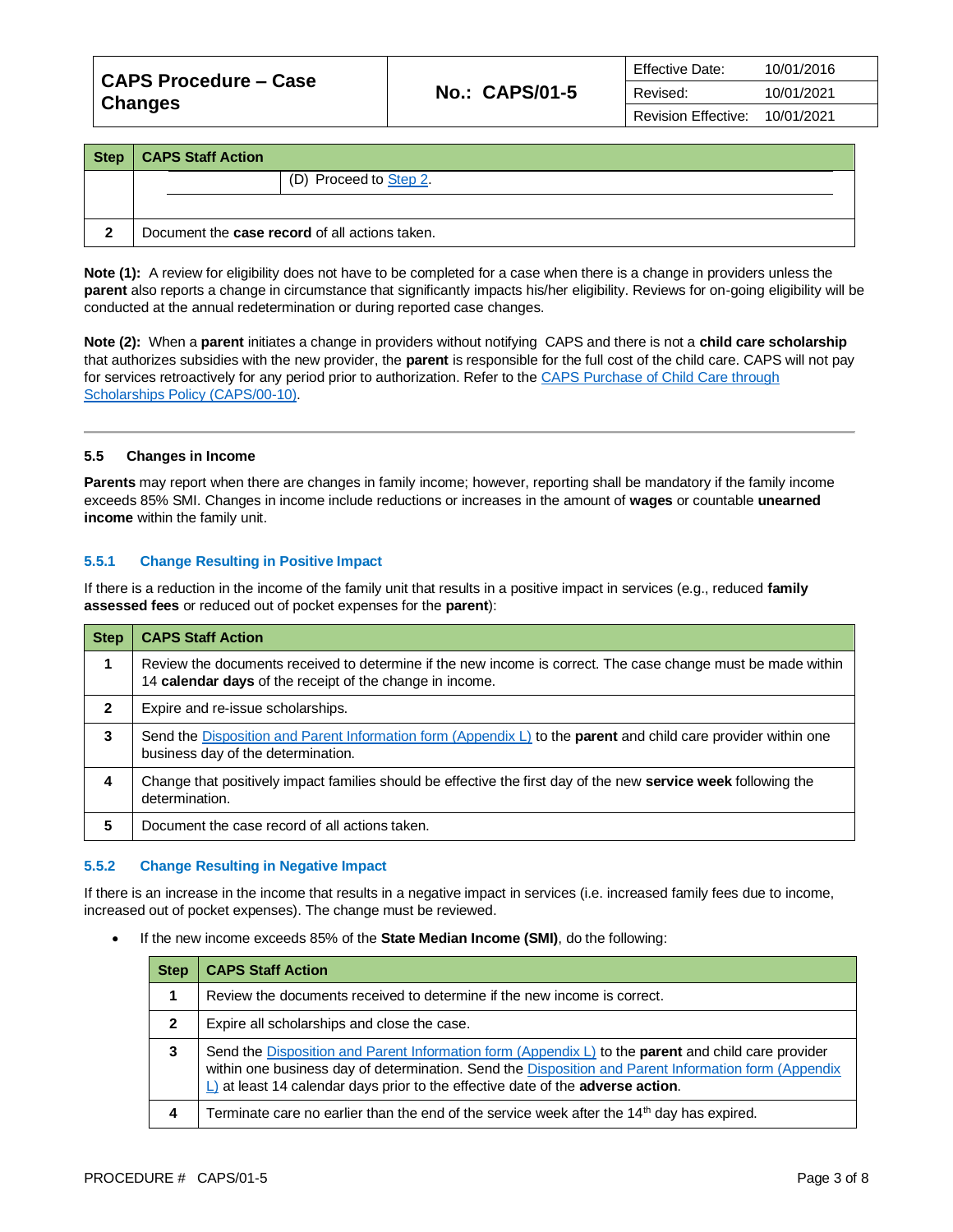| <b>CAPS Procedure - Case</b><br><b>Changes</b> |                       | <b>Effective Date:</b>     | 10/01/2016 |
|------------------------------------------------|-----------------------|----------------------------|------------|
|                                                | <b>No.: CAPS/01-5</b> | Revised:                   | 10/01/2021 |
|                                                |                       | <b>Revision Effective:</b> | 10/01/2021 |

| Step   CAPS Staff Action                       |
|------------------------------------------------|
| Document the case record of all actions taken. |

• If it is determined that the family unit's **gross applicable income** remains at or below 85% of the SMI, do the following:

| <b>Step</b> | <b>CAPS Staff Action</b>                                   |
|-------------|------------------------------------------------------------|
|             | Document the case record, including capture of new income. |
|             | No further action is needed.                               |

**Note**: All actions relating to increases in income below 85% SMI will be reviewed and implemented at redetermination. Refer to the [CAPS Redetermination Procedure \(CAPS/01-6\)](https://caps.decal.ga.gov/assets/downloads/CAPS/06-CAPS_Procedures-Redetermination.pdf) for more information.

## **5.6 Changes in Activity**

**Parents** may report when there are changes in activity. Changes in activity include breaks or loss of **employment**, school, or training activity.

## **5.6.1 Temporary Change**

Temporary change in activity is defined as any time-limited absence from work for an employed **parent** due to such reasons as the need to care for a family member or an illness; any interruption in work for a seasonal worker who is not working; any student holiday or break for a **parent** participating in a training or educational program; any reduction in work, training, or education hours, as long as the parent is still working or attending a training or educational program; any other time-limited cessation of work or attendance at a training or educational program that does not exceed 13 weeks. If a temporary change in the **parent's** employment, school, or training activity is reported, do the following:

| <b>Step</b> | <b>CAPS Staff Action</b>                                                                                                                             |
|-------------|------------------------------------------------------------------------------------------------------------------------------------------------------|
|             | Document the case record.                                                                                                                            |
|             | No further action is needed for temporary changes in activity. Care for children will continue during breaks to<br>allow for continuity of services. |

## **5.6.2 Non-temporary Change**

Non-temporary changes in activity include, but are not limited to, the following:

- Loss of employment supported by a separation notice or termination letter from employer
- Graduation from school or training program supported by diploma, graduation certificate(s), graduation letter from program

If there is a change in activity due to a non-temporary change, do the following:

| <b>Step</b> |                                                                                                                                                                                                                                                                                 | <b>CAPS Staff Action</b>                                                                                                               |               |  |
|-------------|---------------------------------------------------------------------------------------------------------------------------------------------------------------------------------------------------------------------------------------------------------------------------------|----------------------------------------------------------------------------------------------------------------------------------------|---------------|--|
|             | Review the documents received to determine if the change is temporary or non-temporary. If the change is non-<br>temporary, proceed to Step 2 below. If the change is temporary, document in the case record. No further action is<br>needed for temporary changes in activity. |                                                                                                                                        |               |  |
| 2           |                                                                                                                                                                                                                                                                                 | If the change is non-temporary, determine the number of weeks remaining in the eligibility period from the date<br>the activity ended. |               |  |
|             |                                                                                                                                                                                                                                                                                 | Is there 13 weeks<br>or more<br>remaining in                                                                                           | <b>Action</b> |  |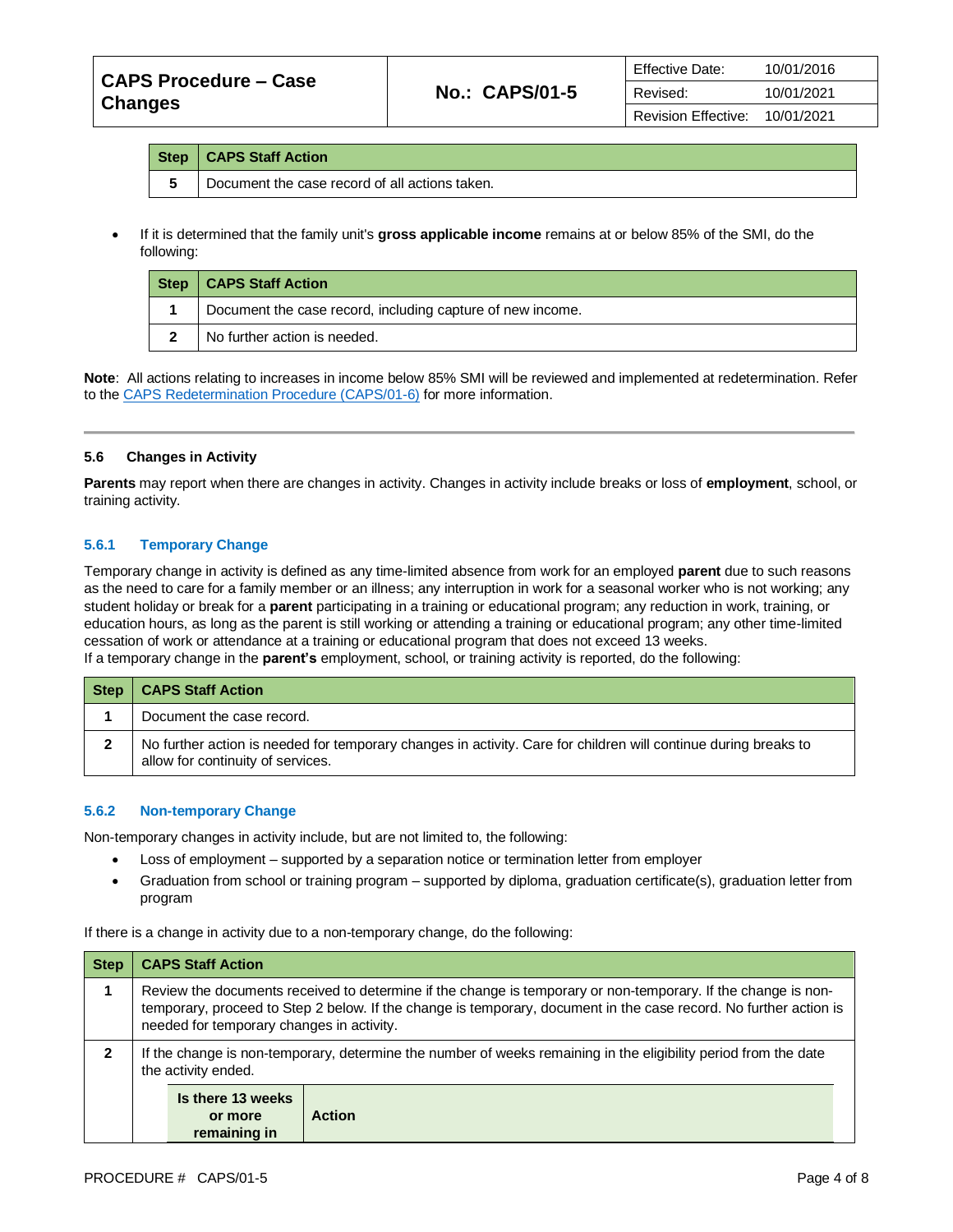| <b>Step</b> | <b>CAPS Staff Action</b>                                                        |                                                                                                                                                                                                                                                                                                                                                                                                                                                                                                                                                                                                                                                                                                                                                   |  |
|-------------|---------------------------------------------------------------------------------|---------------------------------------------------------------------------------------------------------------------------------------------------------------------------------------------------------------------------------------------------------------------------------------------------------------------------------------------------------------------------------------------------------------------------------------------------------------------------------------------------------------------------------------------------------------------------------------------------------------------------------------------------------------------------------------------------------------------------------------------------|--|
|             | eligibility period<br>from the date the<br>activity ended?                      |                                                                                                                                                                                                                                                                                                                                                                                                                                                                                                                                                                                                                                                                                                                                                   |  |
|             | <b>Yes</b>                                                                      | (A) Proceed to Step 3                                                                                                                                                                                                                                                                                                                                                                                                                                                                                                                                                                                                                                                                                                                             |  |
|             | <b>No</b>                                                                       | (A) Inform the parent that care can continue through the end of the current<br>eligibility period and that at annual redetermination, the parent must meet<br>applicable state-approved activity requirements. Adjust the family fee, if<br>applicable. Document in the case record.                                                                                                                                                                                                                                                                                                                                                                                                                                                              |  |
| 3           | ended.                                                                          | Contact the parent to discuss job search as an allowed activity for up to 13 weeks from the date the activity                                                                                                                                                                                                                                                                                                                                                                                                                                                                                                                                                                                                                                     |  |
| 4           | $\bullet$                                                                       | Send notification to the parent within one day of the confirmation of change. The notification must include:<br>Continued eligibility for up to 13 weeks for job search from the date the activity ended.                                                                                                                                                                                                                                                                                                                                                                                                                                                                                                                                         |  |
|             | $\bullet$                                                                       | New scholarships detailing positive impacts to family's services (e.g., decrease in family fee allowing the<br>family to realize cost savings).                                                                                                                                                                                                                                                                                                                                                                                                                                                                                                                                                                                                   |  |
|             | $\bullet$                                                                       | If the parent resumes participation in a state-approved activity at any level during the 13-week job<br>search period, on-going child care can continue for the duration of the eligibility period. If the parent<br>does not resume participation in a state-approved activity at any level during the 13-week job search<br>period, the case will close at the end of the 13-week job search period.                                                                                                                                                                                                                                                                                                                                            |  |
| 5           | continue.                                                                       | Three weeks prior to the end of the 13-week job search period, contact the parent to determine if care can                                                                                                                                                                                                                                                                                                                                                                                                                                                                                                                                                                                                                                        |  |
|             | <b>Participating in</b><br><b>Employment or</b><br><b>Approved</b><br>Training? | <b>Action</b>                                                                                                                                                                                                                                                                                                                                                                                                                                                                                                                                                                                                                                                                                                                                     |  |
|             | <b>Yes</b>                                                                      | (A) Request the parent provide verifying documentation.                                                                                                                                                                                                                                                                                                                                                                                                                                                                                                                                                                                                                                                                                           |  |
|             |                                                                                 | (B) If the parent meets employment or training requirements, continue care at the<br>existing level until case redetermination. Proceed to Step 5.                                                                                                                                                                                                                                                                                                                                                                                                                                                                                                                                                                                                |  |
|             |                                                                                 | (C) If the parent does not meet employment or training requirements, proceed with<br>the steps in the No section.                                                                                                                                                                                                                                                                                                                                                                                                                                                                                                                                                                                                                                 |  |
|             | <b>No</b>                                                                       | (A) If the parent has not resumed participation in a state-approved activity at any<br>level during the 13-week job search period, the case should be closed. Notify the<br>parent and child care provider by sending the <b>Disposition and Parent</b><br>Information form (Appendix $L$ ) at least 14 calendar days prior to the effective<br>date of the adverse action. The case cannot be terminated earlier than the last<br>day of the service week following the end of the 14 <sup>th</sup> day. If the parent resumes<br>and reports participation in a state-approved activity at any level prior to the last<br>day of the 13-week job search period, on-going child care can continue for the<br>duration of the eligibility period. |  |
| 6           |                                                                                 | Document the case record of all actions taken.                                                                                                                                                                                                                                                                                                                                                                                                                                                                                                                                                                                                                                                                                                    |  |

## <span id="page-4-0"></span>**5.7 Changes in Family Unit**

**Parents** may report when there are changes in the family unit. Changes in the family unit may include: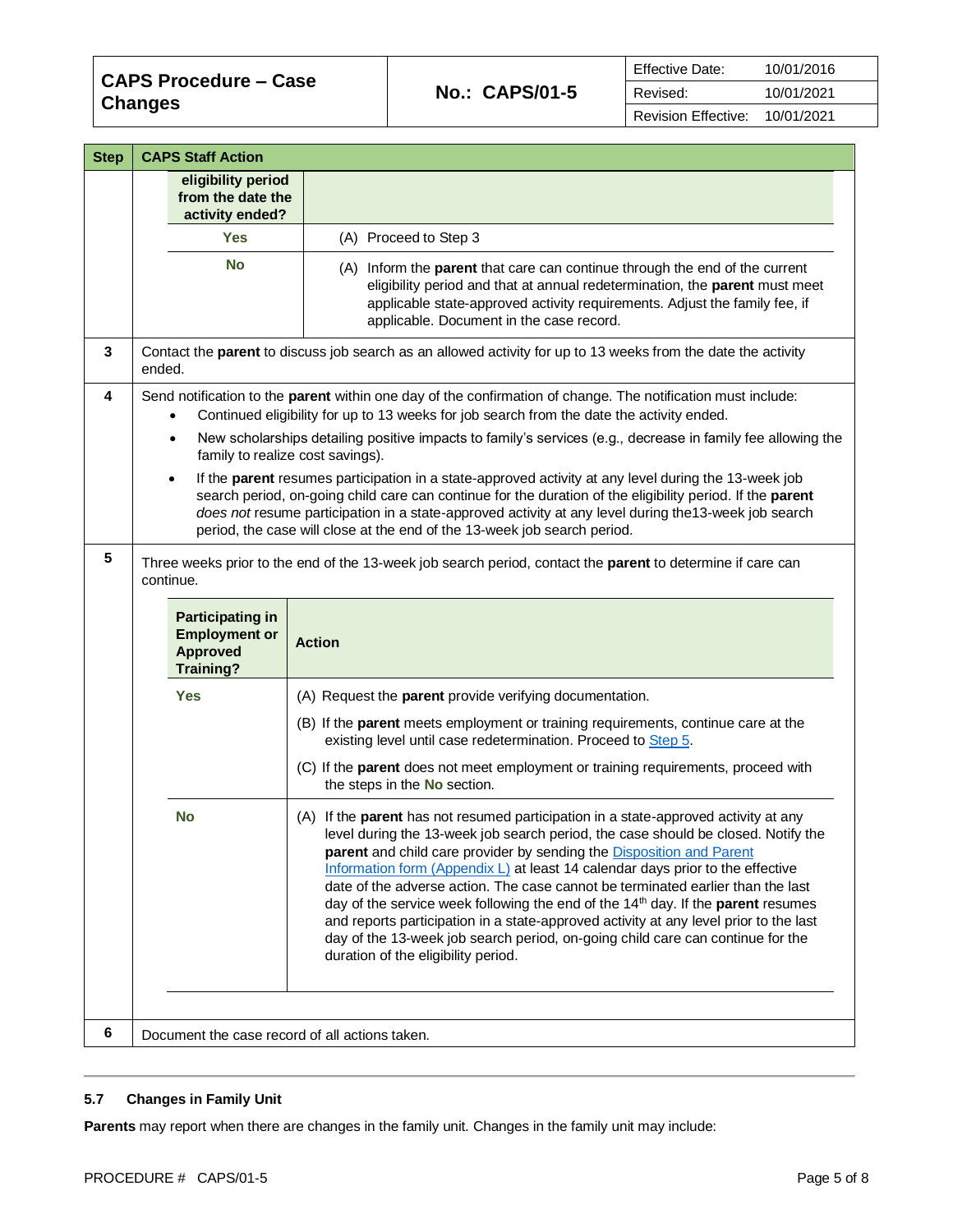| <b>CAPS Procedure – Case</b> |                       | <b>Effective Date:</b>     | 10/01/2016 |
|------------------------------|-----------------------|----------------------------|------------|
| <b>Changes</b>               | <b>No.: CAPS/01-5</b> | Revised:                   | 10/01/2021 |
|                              |                       | <b>Revision Effective:</b> | 10/01/2021 |

- Addition of child(ren) (e.g., birth, adoption, or custody)
- **Marriage**
- Family unit member moves in or out of home
- Death of a member of the family unit

Changes in family unit composition can be supported by documents included but not limited to:

- birth certificates
- confirmation of birth from hospital
- adoption records
- death certificates
- marriage licenses
- divorce decrees
- court documents

## **5.7.1 Change Resulting in a Positive Impact**

If there is a change in the family unit that results in an immediate impact in services (e.g., birth of child requires increase in services for family), do the following:

| <b>Step</b>  | <b>CAPS Staff Action</b>                                                                                                                                                                           |
|--------------|----------------------------------------------------------------------------------------------------------------------------------------------------------------------------------------------------|
| 1            | Review the documents received to determine if the new income is correct. The case change must be made within<br>14 calendar days CAPS receipt of the change in the composition of the family unit. |
| $\mathbf{2}$ | Complete the eligibility for new services and send the Disposition and Parent Information form (Appendix L) to the<br>parent and child care provider within one business day of the determination. |
| 3            | Change that positively impact families should be effective the first day of the new service week following the<br>determination.                                                                   |
| 4            | Document the case record of all actions taken.                                                                                                                                                     |

## **5.7.2 Change Resulting in Negative Impact**

If there is a change that results in a negative impact in services (e.g., increase in family fees may cause more out of pocket expense to the family), the change must be reviewed. Complete the following steps:

| Step | <b>CAPS Staff Action</b>                    |
|------|---------------------------------------------|
|      | Document the new change in the case record. |
|      | No further action is needed.                |

**Note:** All additional actions will be reviewed and implemented at redetermination. Refer to the [CAPS Redetermination](https://caps.decal.ga.gov/assets/downloads/CAPS/06-CAPS_Procedures-Redetermination.pdf)  [Procedure \(CAPS/01-6\)](https://caps.decal.ga.gov/assets/downloads/CAPS/06-CAPS_Procedures-Redetermination.pdf) for more information.

## **5.8 Changes in Contact Information**

**Parents** must report when there are changes in their contact information. This will allow for seamless on-going communication between the **parent** and CAPS. Changes in contact information may include:

- Phone
- E-mail
- **Address**

When changes in contact information is reported, do the following: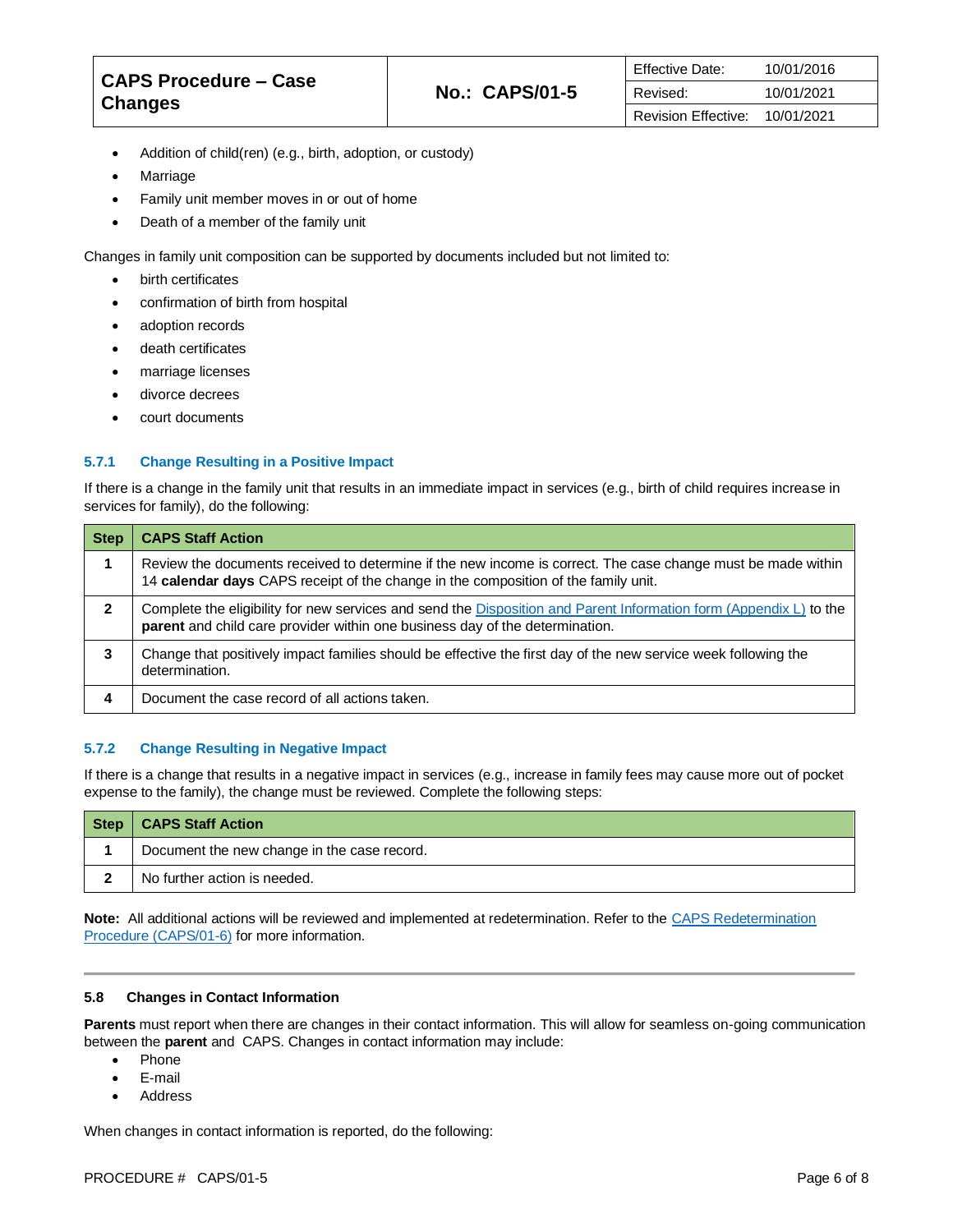| CAPS Procedure – Case | <b>No.: CAPS/01-5</b> | Effective Date:            | 10/01/2016 |
|-----------------------|-----------------------|----------------------------|------------|
| Changes               |                       | Revised:                   | 10/01/2021 |
|                       |                       | <b>Revision Effective:</b> | 10/01/2021 |

| <b>Step</b>  | <b>CAPS Staff Action</b>                                                                                                                                                                                                                                                                                                                                                                                                                                                                           |  |
|--------------|----------------------------------------------------------------------------------------------------------------------------------------------------------------------------------------------------------------------------------------------------------------------------------------------------------------------------------------------------------------------------------------------------------------------------------------------------------------------------------------------------|--|
|              | Update the case record/system to reflect the new contact information (including address, e-mail and phone).                                                                                                                                                                                                                                                                                                                                                                                        |  |
| $\mathbf{2}$ | If the family no longer resides in the state of Georgia:<br>(A) Close the case within one business day of the determination and expire all active scholarships.<br>(B) Notify the parent and child care provider by sending the Disposition and Parent Information form<br>(Appendix L) at least 14 calendar days prior to the effective date of the adverse action. The case cannot<br>be terminated earlier than the last day of the service week following the end of the 14 <sup>th</sup> day. |  |
| 3            | Document the case record of all actions taken.                                                                                                                                                                                                                                                                                                                                                                                                                                                     |  |

#### **5.9 Voluntary Closures**

If the **parent** chooses to voluntarily withdraw from the CAPS program, written notification must be received. The *Voluntary* [Withdrawal Request \(Form 64\),](https://caps.decal.ga.gov/assets/downloads/CAPS/AppendixM-Form%2064%20Voluntary%20Withdrawal.pdf) or any other written request for voluntary withdrawal should include:

- Date
- Name of the child care provider
- Name of child(ren)
- Last desired date of service
- Reason for the withdrawal

When closing the child care case if the **parent** voluntarily withdraws, CAPS staff must do the following:

| <b>Step</b> | <b>CAPS Staff Action</b>                                                                                                                                                                                                                                                                                                                                                                                                       |
|-------------|--------------------------------------------------------------------------------------------------------------------------------------------------------------------------------------------------------------------------------------------------------------------------------------------------------------------------------------------------------------------------------------------------------------------------------|
|             | Complete the Disposition and Parent Information form (Appendix L) or other state-approved letter to notify the<br>parent and child care provider of the case closure and indicate the last day CAPS will subsidize the cost of care.<br>Note: The effective closure date on Disposition and Parent Information form (Appendix L) or other state-<br>approved letter should be the same as the <b>parent's</b> written request. |
| 2           | Expire all active scholarships and close the case.                                                                                                                                                                                                                                                                                                                                                                             |
| 3           | Document the case record of all actions taken.                                                                                                                                                                                                                                                                                                                                                                                 |

## **5.10 Excessive Unexplained Absences**

The following lists situations where excessive unexplained absences warrants action:

- A provider has provided information that a new **parent** has not utilized the child care scholarship within the first 30 calendar days of service.
- A provider has provided information that an existing child no longer attends the child care facility for a period of at least 30 calendar days.

When notification is received that a family has abandoned the CAPS program, do the following:

| <b>Step</b> |                                                                                                                                                           | <b>CAPS Staff Action</b>           |               |
|-------------|-----------------------------------------------------------------------------------------------------------------------------------------------------------|------------------------------------|---------------|
|             | Make at least two attempts to contact the parent using each available communication channel (phone, mail,<br>email) to determine if care is still needed. |                                    |               |
|             |                                                                                                                                                           | <b>Care Still</b><br><b>Needed</b> | <b>Action</b> |